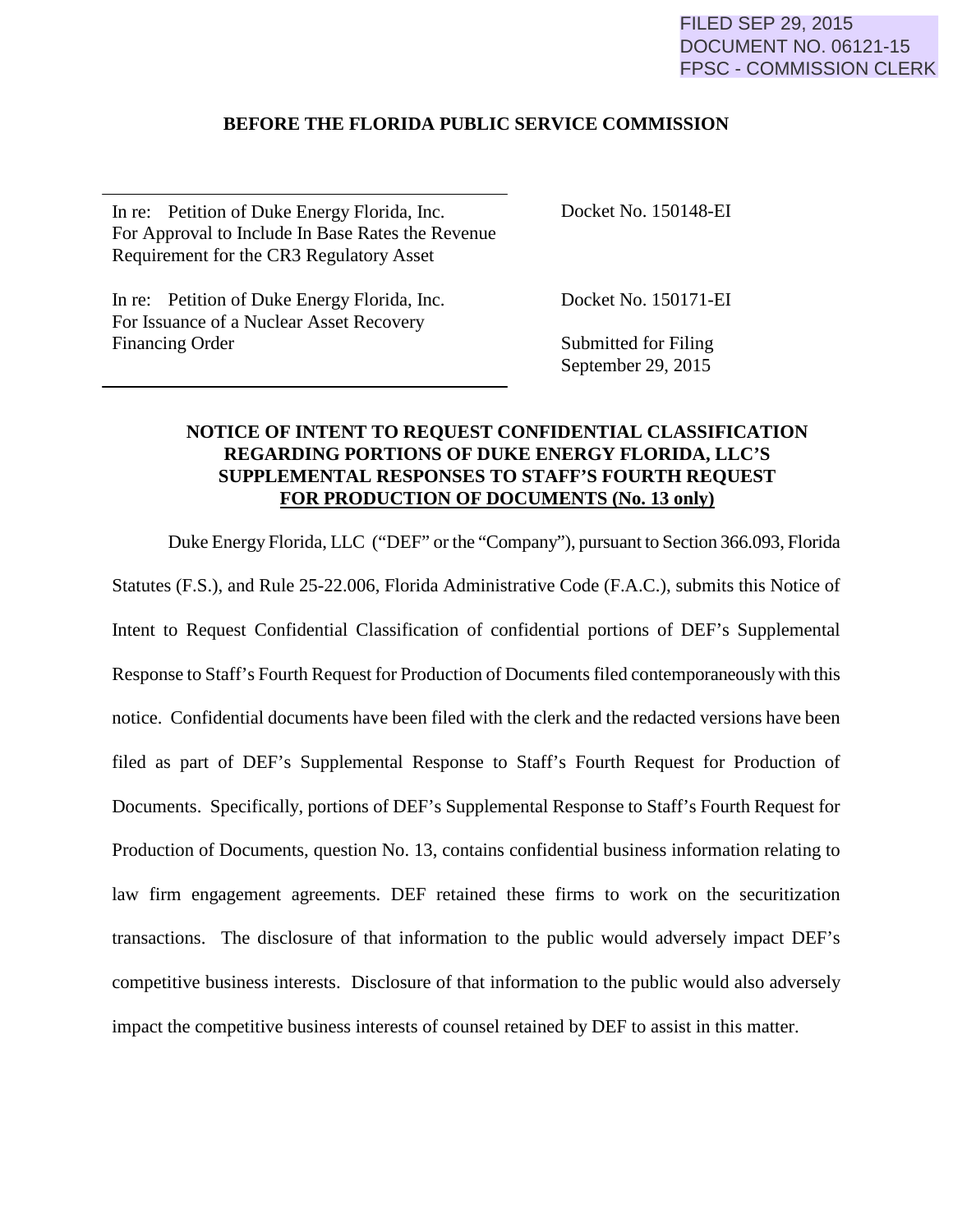A highlighted copy of the above-referenced confidential documents labeled as Exhibit A, has been filed under a separate cover letter.

 Pursuant to Rule 25-22.006(3)(a)(1), DEF will file its Request for Confidential Classification for the confidential information contained herein within twenty-one (21) days of filing this request.

RESPECTFULLY SUBMITTED this 29<sup>th</sup> day of September, 2015.

 *\_\_\_\_\_\_\_* \_\_\_\_\_\_\_\_\_\_\_\_\_\_\_\_\_\_\_\_\_\_\_\_

*/s/ John T. Burnett*

JOHN T. BURNETT MATTHEW R. BERNIER Deputy General Counsel Senior Counsel DIANNE M. TRIPLETT Duke Energy Florida, LLC Duke Energy Florida, LLC Tallahassee, Florida 32301 Telephone: (727) 820-4692 Facsimile: (727) 820-5041

Associate General Counsel 106 East College Ave., Suite 800 299 First Avenue North Telephone: (850) 521-1428 St. Petersburg, FL 33701 Facsimile: (727) 820-5041